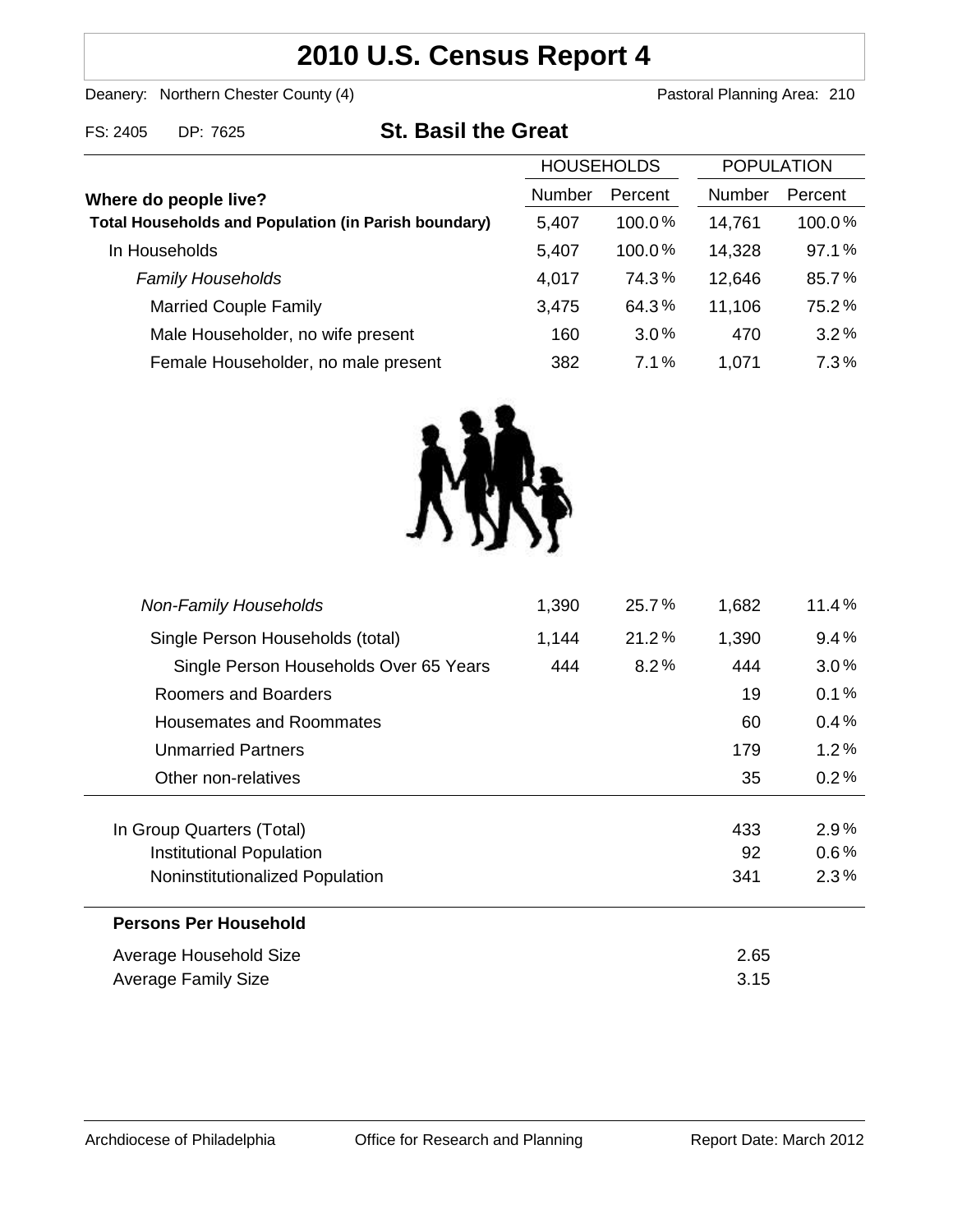# **2010 U.S. Census Report 4**

Deanery: Northern Chester County (4) Deanery: Northern Chester County (4)

### FS: 2405 DP: 7625 **St. Basil the Great**

|                                                      | <b>POPULATION</b> |         |
|------------------------------------------------------|-------------------|---------|
| Where do Children - Under Age 18 Live?               | Number            | Percent |
| Total Children - Under Age 18 (in Parish boundary)   | 3,717             | 100.0%  |
| In Households                                        | 3,715             | 100.0%  |
| Householder or spouse is under 18                    | 1                 | 0.0%    |
| With Related:                                        |                   |         |
| Married-Couple Family                                | 3,135             | 84.4%   |
| Male Householder, No Wife Present                    | 118               | 3.2%    |
| Female Householder, No Husband Present               | 332               | 8.9%    |
| <b>Other Related Householder</b>                     | 16                | 0.4%    |
| <b>With Non-Relatives</b>                            | 18                | 0.5%    |
| Grandparent Householder                              | 94                | 2.5%    |
| In Group Quarters                                    | $\overline{2}$    | 0.0%    |
| Institutionalized population                         | 0                 | 0.0%    |
| Noninstitutionalized population                      | 2                 | 0.0%    |
| Where do Adults - Age 65 and Older - Live?           |                   |         |
| Total Adults - Age 65 and Older (in Parish boundary) | 1,934             | 100.0%  |
| In Households                                        | 1,858             | 96.1%   |
| Family Households:                                   | 1,364             | 70.5%   |
| Is Householder or Spouse                             | 1,210             | 62.6%   |
| With Other Relative Householder                      | 22                | 1.2%    |
| With Non-Related Householder                         | 6                 | 0.3%    |
| is Parent                                            | 74                | 3.8%    |
| is Parent-in-Law                                     | 51                | 2.7%    |
| In Non-family Households:                            | 495               | 25.6%   |
| Male Living Alone                                    | 119               | 6.1%    |
| Male not Living Alone                                | 19                | $1.0\%$ |
| Female Living Alone                                  | 325               | 16.8%   |
| Female not Living Alone                              | 11                | 0.6%    |
| Other                                                | 20                | 1.1%    |
| In Group Quarters                                    | 76                | 3.9%    |
| Institutionalized population                         | 69                | 3.5%    |
| Noninstitutionalized population                      | $\overline{7}$    | 0.4%    |
| <b>Housing Units in the Parish boundary</b>          |                   |         |
| <b>Total Housing Units</b>                           | 5,720             | 100.0%  |
| Occupied                                             | 5,407             | 94.5%   |
| Owner-Occupied                                       | 4,710             | 82.3%   |
| Renter-Occupied                                      | 697               | 12.2%   |
| Vacant                                               | 313               | 5.5%    |

Archdiocese of Philadelphia **Office for Research and Planning** Report Date: March 2012